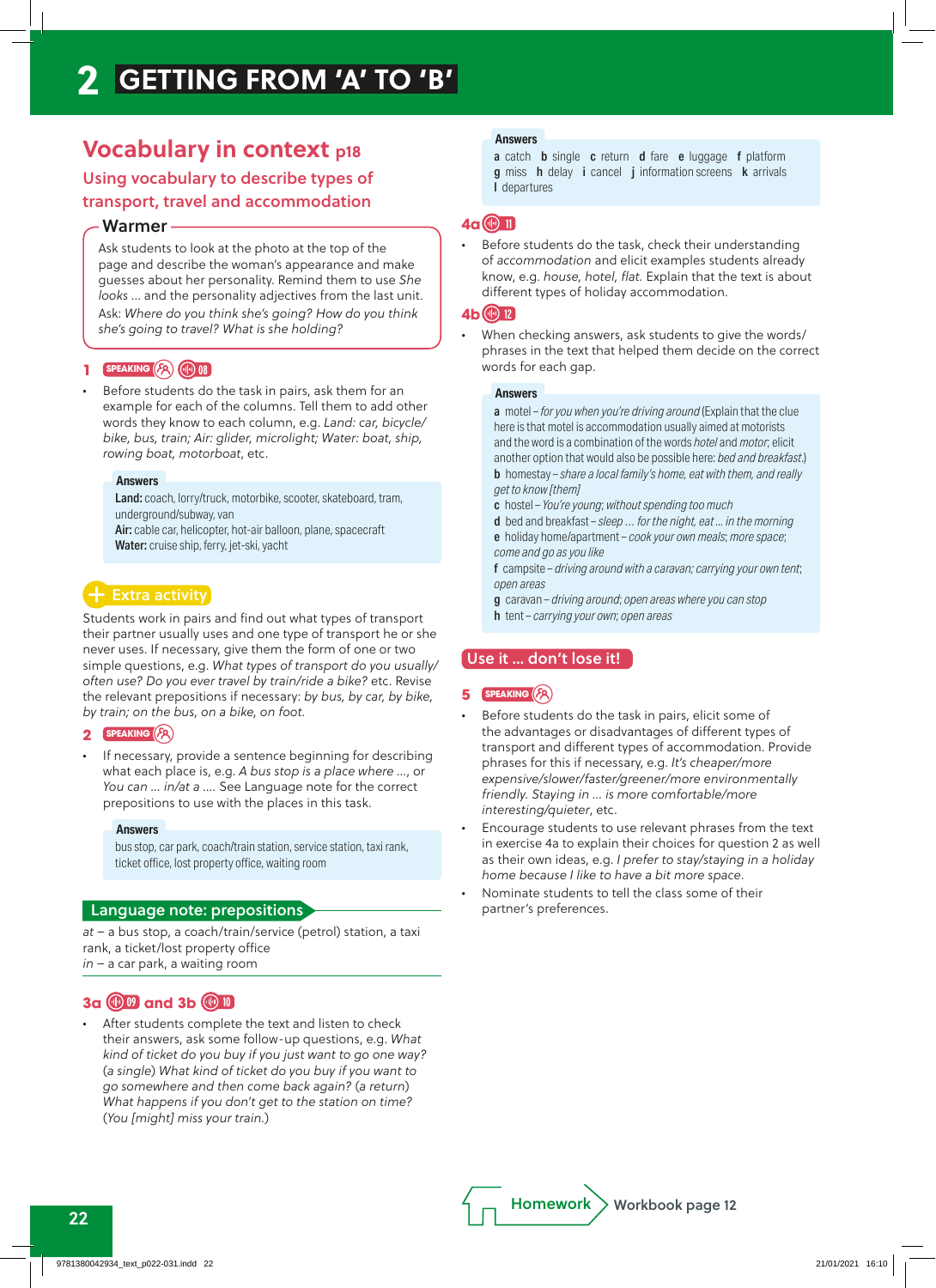## **Reading p19**

## Reading for specific information

### Warmer

Play *Snowman* with the words from exercise 1 on page 18 of the Student's Book.

Divide the class into two teams. Team A chooses a word from the previous lesson and a student from that team writes the correct number of spaces for the word on the board. Team B guesses the letters that are in the word, and Team A writes in every letter they guess correctly. For every incorrect guess, Team A draws part of the snowman. If the drawing of the snowman is completed before the word is guessed, the guessing team loses.

#### **1 speaking**

- *•* After students discuss in pairs, elicit their ideas and discuss as a class, e.g. *Perhaps the woman in the first photo is famous because she cycled a long way/across a desert. The woman in the other photo looks like a traveller.*
- *•* Note students' ideas on the board so they can compare them with what they read in the text in exercise 2.
- **2** After students read the text, compare and discuss their ideas from exercise 1. Ask what each woman did and elicit anything students found surprising.

#### **3 13**

- *•* Before students do the task, check understanding of the eight sentences. Elicit/Explain the meaning of *incident* (*serious or dangerous event*) in sentence 5 and *changed their mind about* (*changed their opinion of*) in sentence 8.
- *•* When checking answers, ask students to explain their reasons and elicit the paragraphs where the answers can be found.

#### **Answers**

1 L – Lexie was 21 when she finished (paragraph 1), whereas Annie was 24 when she started (paragraph 1) and … *her journey had taken exactly 15 months* (paragraph 3), so she would have been over 25. 2 A – … *her journey had taken exactly 15 months* (paragraph 3) but Lexie began *when she was just a child* (paragraph 1) and finished when she was 21, *a 21-year-old woman … world* (paragraph 1). 3 A – *One said … accepted the challenge* (paragraph 1)

- 4 L *she was careful … didn't waste money* (paragraph 2)
- 5 A *In her talks … Japan* (paragraph 2)

6 B – Annie *began writing about them* (paragraph 3) and Lexie, *writing articles* (paragraph 2)

- 7 A *to use Londonderry as her last name* (paragraph 2)
- 8 L *She was surprised … dangerous* (paragraph 3)

#### **4 speaking**

*•* Give students time to look at the texts again if necessary, then ask volunteers for their ideas.

#### **Possible answers**

they both sold photos; they both advertised things, they both had to pay for their trips

**5** After students do the task, elicit the infinitive of *fought* (*fight*), and ask which of the words can be both nouns and verbs (*bet*, *challenge* and *budget*).

#### **Answers**

*bet –* an amount of money that you risk by saying what you think will happen

*challenge –* something that needs skill, energy and determination to achieve

*fought –* used guns and weapons

*term –* a word or phrase for something

*travel agents –* someone whose job is to plan holidays and make travel arrangements

*applied –* made an official request for something *budget –* the amount of money you have to spend on something *portrayed –* showed someone or something in a particular way *incredible –* something amazing and extremely good

## **69** Critical thinkers

- *•* Before students do the task, remind them that the objective is to justify their opinion and give suitable examples.
- *•* Elicit the meaning of *inspirational* (*giving you the enthusiasm to do something*) and ask students to name some inspirational famous people. Ask: *Has … inspired you to do anything?*
- *•* If students need more support, write these prompts on the board:

*On the one hand …, but on the other hand … In addition, …, Also, …*

*… was more difficult/dangerous*

*For me/In my opinion … is more inspirational than … because …*

*… inspires me to …*

#### **Possible answer**

On the one hand, I think Annie's journey was more difficult because she travelled at a time when it was very hard for women to do anything on their own, especially something dangerous. On the other hand, I'm not sure all her stories were true! In addition, it's still hard for women to travel to some countries, so Lexie's journey is more inspirational for me. I think she's right that the media sometimes make the world sound more scary than it is.

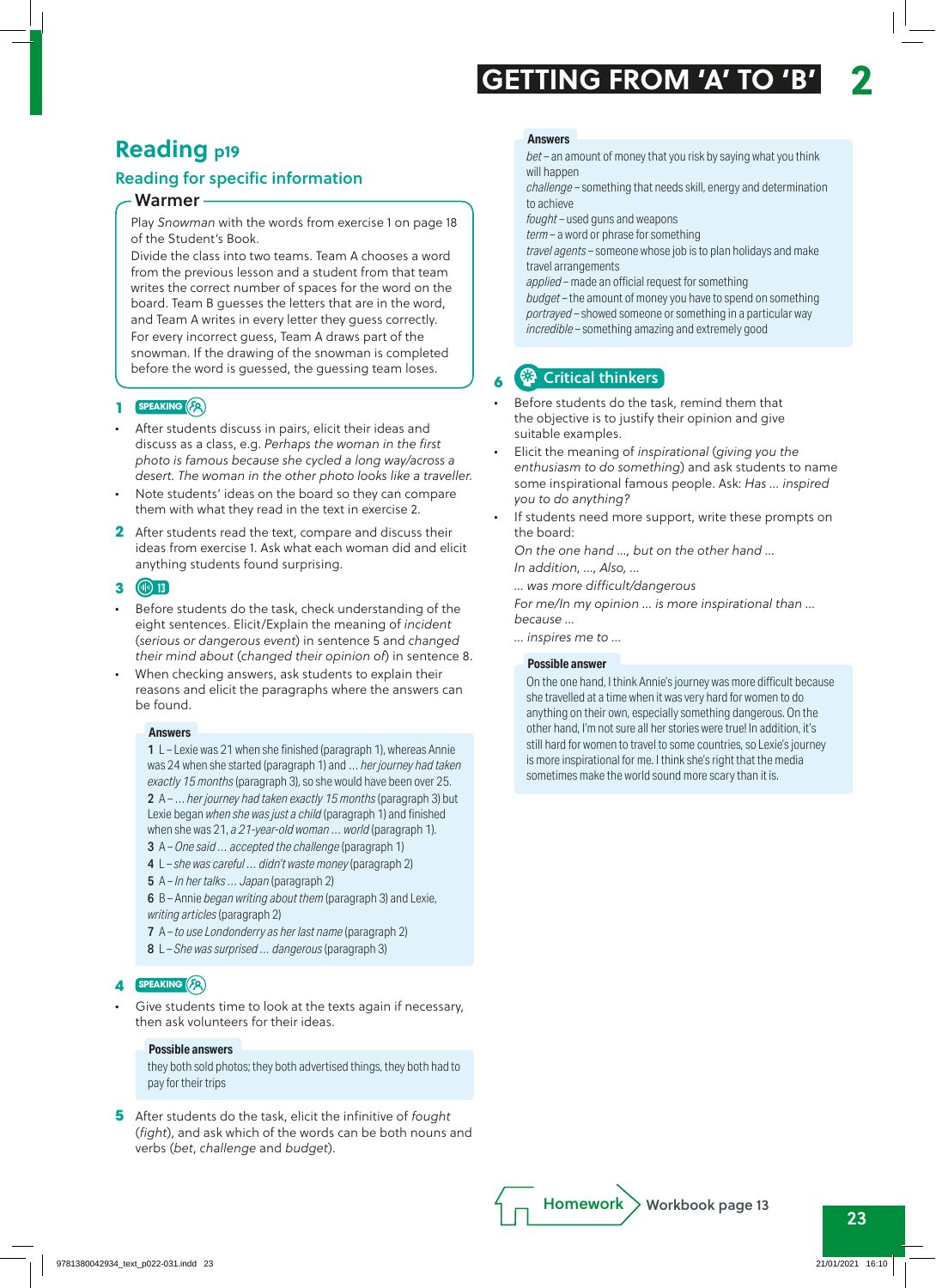## **Grammar in context 1 p20**

## Using the past simple, past continuous and past perfect

#### Warmer

Write these questions on the board and ask students to find the answers in the text on page 19 of the Student's Book:

*True or false?*

*1 Annie had ridden a bike before she started her journey. 2 Annie was wearing a long skirt when she started her journey.*

*3 Lexie had visited 90 countries by the time she was 18.*

### **Answers**

1 F 2 T 3 F

## **Answers 1a**

- a past simple, past perfect
- **b** past simple, past simple
- c past simple, past continuous
- *•* If you still have the sentences from the Warmer on the board, ask students to identify the tenses in these as well (1 *past perfect, past simple* 2 *past continuous, past simple* 3 *past perfect, past simple*).

#### **Answers 1b**

1 past simple, b 2 past perfect, a 3 past continuous, c

*•* After students do the task, ask them to find four more examples of past perfect verbs in the text on page 19 of the Student's Book (*had hunted* – *Annie, second paragraph*; *had taken* – *Annie, third paragraph*; *had travelled* – *Lexie, first paragraph*; *hadn't expected – Lexie, third paragraph*).

## Language notes

The past simple may be used for more than one verb describing a sequence of actions at *approximately* the same time in the past, even if one happened before another, e.g. exercise 1a *She applied once and then she tried again and again*.

The past perfect is normally used to describe an 'earlier' past time, when we are already talking about the past using the past simple, e.g. exercise 1a *When she began the journey, she hadn't ridden a bike before*.

(Some students may remember that the past perfect is also used for reported speech after past simple verbs like *said, told*, etc., e.g. *He said he had seen them.*)

#### **Answers 1c**

- 1 She didn't sit down. / Did she sit down?
- 2 She wasn't riding her bike. / Was she riding her bike?

3 She hadn't travelled around the world. / Had she travelled around the world?

**2a**When checking answers, ask students which part of rule 1 or 3 in exercise 1b the verb matches (1 and 7 – rule 1, *to say that one thing happened after another* 2, 4 and 6 – rule 3, *to talk about activities in progress at a moment in the past* 3 – rule 3, *to describe scenes in a story or description* 5 – rule 1, *to describe finished actions in the past* 8 – rule 3, *to talk about an activity in progress in the past that is interrupted by another action*).

#### **Answers**

1 picked up 2 was riding 3 was shining 4 was raining 5 caught 6 was waiting 7 bought 8 heard

*•* Highlight and practise the correct spellings of *caught* and *bought* if necessary.

### **Answer 2b**

the past continuous

**3** After checking answers, highlight the examples of the past perfect in sentences 3 and 7 and ask why the past perfect is the correct form. (*The sentences are already talking about the past, using past simple verbs, and both past perfect verbs refer to an earlier past time: I realised I had met her; I realised I had forgotten*.)

#### **Answers**

1 was looking 2 met 3 had met 4 were watching 5 was leaving 6 heard 7 had forgotten 8 were doing

- **4** Note that sentence 1 contains two mistakes (*got, had left*), but the other sentences each contain one mistake. All the mistakes are verbs except in sentence 3, which has an incorrect conjunction (*while*).
- *•* When checking answers, project the exercise onto the board and nominate students to come up and make the corrections.

#### **Answers**

- 1 When everybody had got got on the train, it left had left the station.
- 2 I was having breakfast when my friend called was calling me.
- 3 She was running in the park when while she saw her friend.
- 4 When Harry received her message, he read had read it.
- 5 When we were small, we went were going everywhere by bus.
- 6 When Rachel had switched was switching the light off, she left the room.
- **7** He was making a sandwich when he cut was cutting his finger.
- 8 When Jack had put was putting his pyjamas on, he got into bed.

#### **Answers 5**

1 were 2 Had 3 did

#### **Possible answers**

4 reading 5 study

## Extra activity

Ask students to write three questions to ask a partner, one using the past simple, one using the past perfect and one using the past continuous. Supply ideas if necessary.

#### Use it … don't lose it!

#### **6 speaking**

*•* Before they do the task, nominate a few students to ask you the questions they completed for exercise 5.

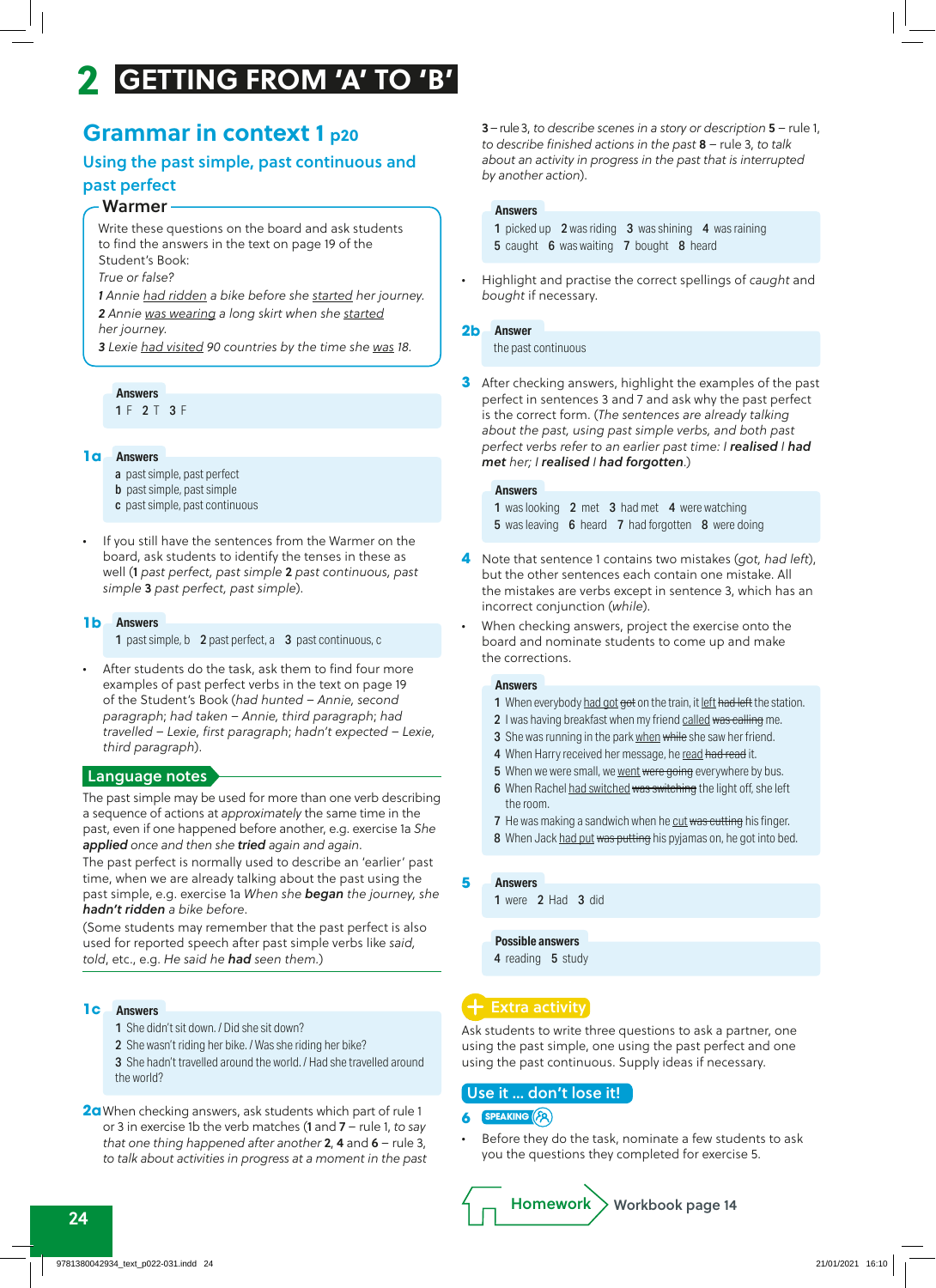# **Developing vocabulary p21**

## Using phrasal verbs connected with travel

## Warmer

Play *Memory Game*. Draw a grid of ten squares (two rows of five) on the board. Number each square 1–10. Draw the same grid on a sheet of paper (for your reference only) and write these words in the squares: *bus*, *room*, *ticket*, *car*, *waiting*, *taxi*, *office*, *rank*, *park*, *stop*.

Ask a student to say the numbers of two squares, then write the corresponding words in those squares on the board. Ask the student if the words go together – if they do, leave the words in the grid, if not, erase them and ask another student for two more numbers.

Continue until all the correct combinations have been found: *bus stop*, *waiting room*, *ticket office*, *car park*, *taxi rank*.

**1** Before students do the task, revise the meaning of *phrasal verb* if necessary.

## Language notes

Remind students that a phrasal verb is a two-word verb (or sometimes a three-word verb), made up of a verb plus an adverb or preposition. Point out that sometimes the meaning of a phrasal verb is different from the meaning of the verb on its own (e.g. *set* and *set off*, *take* and *take off* in this task).

*•* Explain that *get* is often used to mean *move* or *go* in the context of travel. Encourage students to think about the meanings of the different prepositions to help them do this task.

#### **Answers**

a set off **b** got on/got off **c** get away **d** go on e gets in f checked in g break down h got into/got out of i take off j got back

**2a**Encourage students to look at the words that precede each bold item as well as thinking about the meaning, e.g. *to*, a noun (*the plane*) and *didn't* before verbs and *the*, *is* and *a* before nouns.

*•* If necessary, highlight the fact that in the noun forms, the verb and preposition are either joined into one word or linked by a hyphen.

## Verbs: 1, 3, 5 **Answers**

Nouns: 2, 4, 6

## **2b pronunciation 14**

*•* If possible, project the sentences in exercise 2a onto the board, play the audio and nominate individuals to come to the front and underline the stressed part.

## **Answers**

In phrasal verbs, we usually stress the second part (or the preposition); in nouns, we usually stress the first part (or the verb).

## **2c 14**

- *•* For extra practice, call out a sentence number from exercise 2a and nominate a student to read the sentence aloud, using the correct stress on the phrasal verb or noun.
- **3** Ask students to look at the title and the photo and say what they think the text is about.

## **Mixed ability**

Allow students who are less confident to look at the sentences in exercise 1 to help them decide on the correct words. Ask students who are more confident to try and do the exercise without looking at exercise 1.

#### **Answers**

a off **b** into **c** out of **d** on **e** in **f** off **g** down **h** on **i** back

- *•* After students do the task, check understanding of *rented* (*used by someone who pays money to the owner*).
- *•* Ask follow-up questions, e.g. *How many countries did the three men visit?* (*19*) *What was a problem with one of their rented cars?* (*It almost broke down.*) *Why didn't they go on to Italy?* (*because the weather wasn't good/was bad*).

## **《編》Culture notes**

Gunnar Garfors, Oyvind Djupvik and Tay-yong Pak made the trip in September 2014 and visited Greece, Bulgaria, Macedonia, Kosovo, Serbia, Croatia, Bosnia, Slovenia, Austria, Hungary, Slovakia, the Czech Republic, Germany, the Netherlands, Belgium, Luxembourg, France, Switzerland and Liechtenstein. One man, Djupvik, did all the driving.

- **4** Before students do the task, check understanding of *destination* (from question 5).
- *•* Tell students that they can invent a journey if they prefer. Remind them to make short notes (not full sentences) as prompts to prepare for exercise 5.

## Use it … don't lose it!

## **5 speaking**

- *•* Before students do the task, remind them to listen closely to what the members of their group say and to respond with relevant questions. If helpful for your class, revise past simple, past continuous and past perfect question forms.
- *•* Provide some more example question beginnings on the board if necessary: *What did you do next/then? Had you brought …? Were you waiting …?*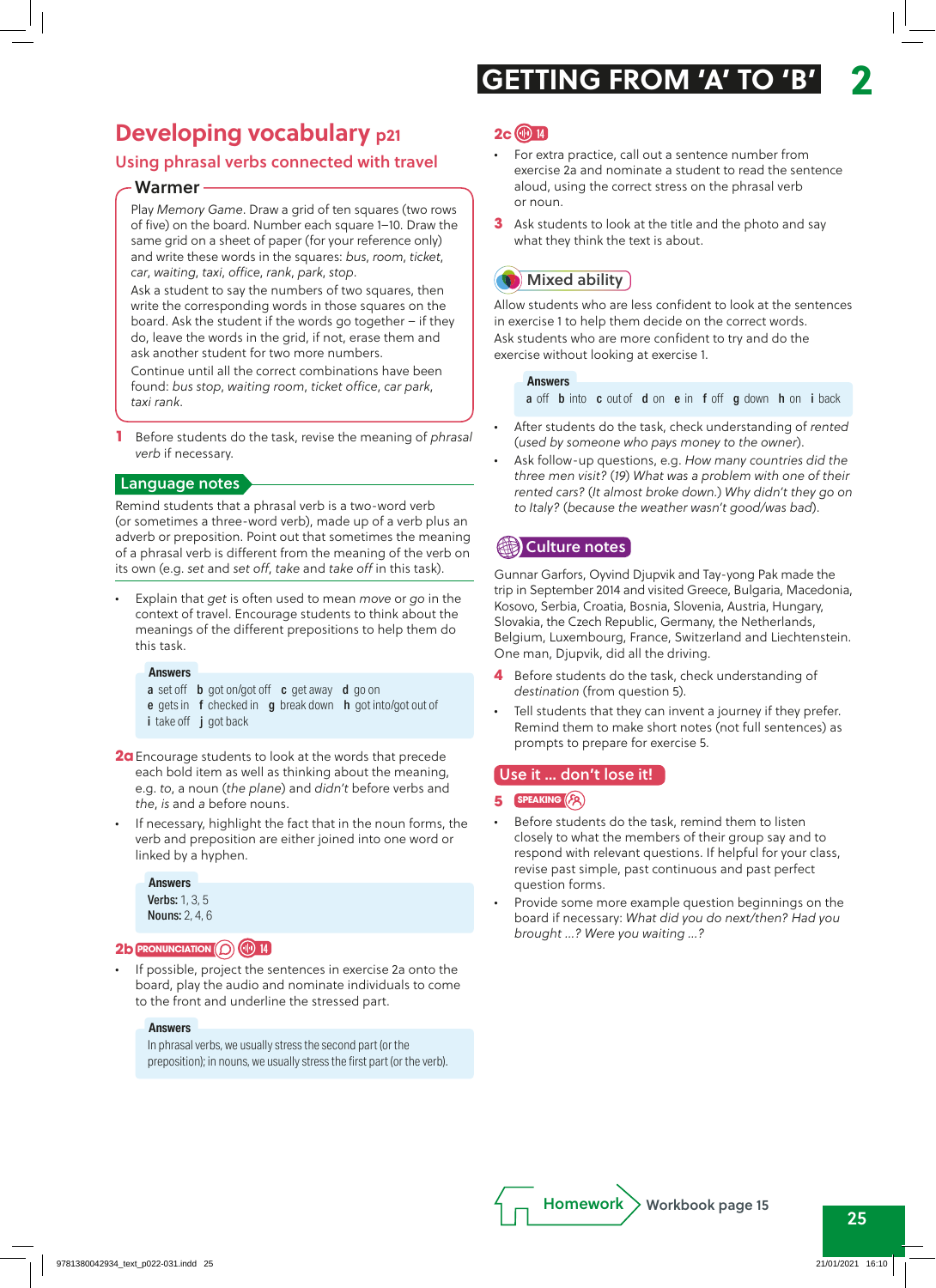# **GREAT LEARNERS GREAT THINKERS**

## Thinking about how to improve transport in cities and towns

### Warmer

Ask students about their journeys to school this morning: *Which parts of the journey went slowly/ badly/well? Were there any problems, e.g. traffic jams, roadworks, traffic lights? Was the bus/train/metro late or very crowded?*

## **1 speaking**

*•* Ask if any students have ever travelled on a cable car in a town or city. Encourage volunteers to tell the class about their experience.

#### **2 video**

- *•* Make sure students understand that *quite positive* here means *fairly/moderately positive*.
- *•* When checking the answer, elicit positive words or phrases students can remember from the video, e.g. *amazing and colourful views, success, cheap, convenient, better connection, simple, easy, fast, brighter, optimistic*.

#### **Answer**

The video is very positive.

## **3 video**

*•* Remind students to read the statements before they watch again. Check understanding of *suburb* in 3 (*area of a large city away from its centre where there are many houses*) and *operator* in 8 (*someone whose job is to operate a machine*).

#### **Answers**

1 True – *Every day, 22 million people need to travel in and out of Mexico City.*

2 False – *the 30,000 people who use the Mexicable system every day*

3 False – *the roads from Ecatepec into the city centre are not very good*

4 False – *with cable cars there's no traffic, and no traffic lights*

5 False – *they completed the system in 2016*

6 True – *Just one big red engine moves all the cable cars across four different stations.*

7 False – *These stations help to connect a large number of people who live in some of the poorer parts of the city.*

8 True – *In these control rooms, they can make the cable cars go slower if they need to*

9 True – *Thanks to this new transport system, the future of this suburb of Mexico City is looking brighter and more optimistic!*

**4a**Check understanding of *limit* (v.) (*to prevent a number from increasing past a particular point*).

**4b** Tell students to think about the advantages or disadvantages of each idea and decide on which are stronger in each case.

# **p22 GREAT THINKERS**

- **5** This routine helps students to think carefully about why they hold an opinion by teaching them to evaluate, support and justify these opinions. Anticipating questions or doubts from other people will help them to think of counter-arguments and supporting reasons to make their views stronger. Remind them to think about the disadvantages/negative aspects of their choice of idea and then to think of ways of disagreeing with these negative aspects or ways of solving any potential problems.
- *•* They should start by thinking of statements which express their opinion about the idea they chose.
- *•* If necessary, provide examples, e.g. *… is the best idea/ would be cheaper/more practical than … because …,* etc.
- *•* Remind them to think about the negative aspects of the other ideas in 4a as well to prepare for the group discussion.

#### **6 speaking**

- *•* Explain that students should take turns to make and support their claims (steps 1 and 2 in the thinking routine in exercise 5), then answer and discuss questions and doubts (step 3) from the other members of the group.
- *•* Encourage students to read the SEL tip before they discuss.
- *•* Ask students if any members of their group have changed their minds as a result of their discussion. Then take a vote and compare with another group.

# **GREAT LEARNERS SEL**

- *•* Elicit reasons why students may not feel able to participate (e.g. *lack of confidence, feeling other people's opinions are stronger/better*, etc.) and any suggestions for tackling these.
- *•* Elicit ways in which students were able to make sure everyone participated actively in the discussion for exercise 6. Ask: *How can you encourage others to speak?*  (*Give everyone a turn, divide up the time fairly between all participants, ask one person to lead the discussion and invite everyone to speak, encourage others to pay attention to every speaker, listen with respect*, etc.)

# **LEARNER PROF**

- *•* Ask students to read the statement and the question in the Learner profile, then grade themselves from 1 to 5. Explain that here 1 means *not participating very actively*, and 5 means *participating very actively*.
- *•* If appropriate, get students to share their grades with a partner or small group, and, if they wish, to give their reasons. Encourage partners to help each other with suggestions for increasing their own participation or other people's. Alternatively, ask students to think individually of ways to participate more actively or help others to do so.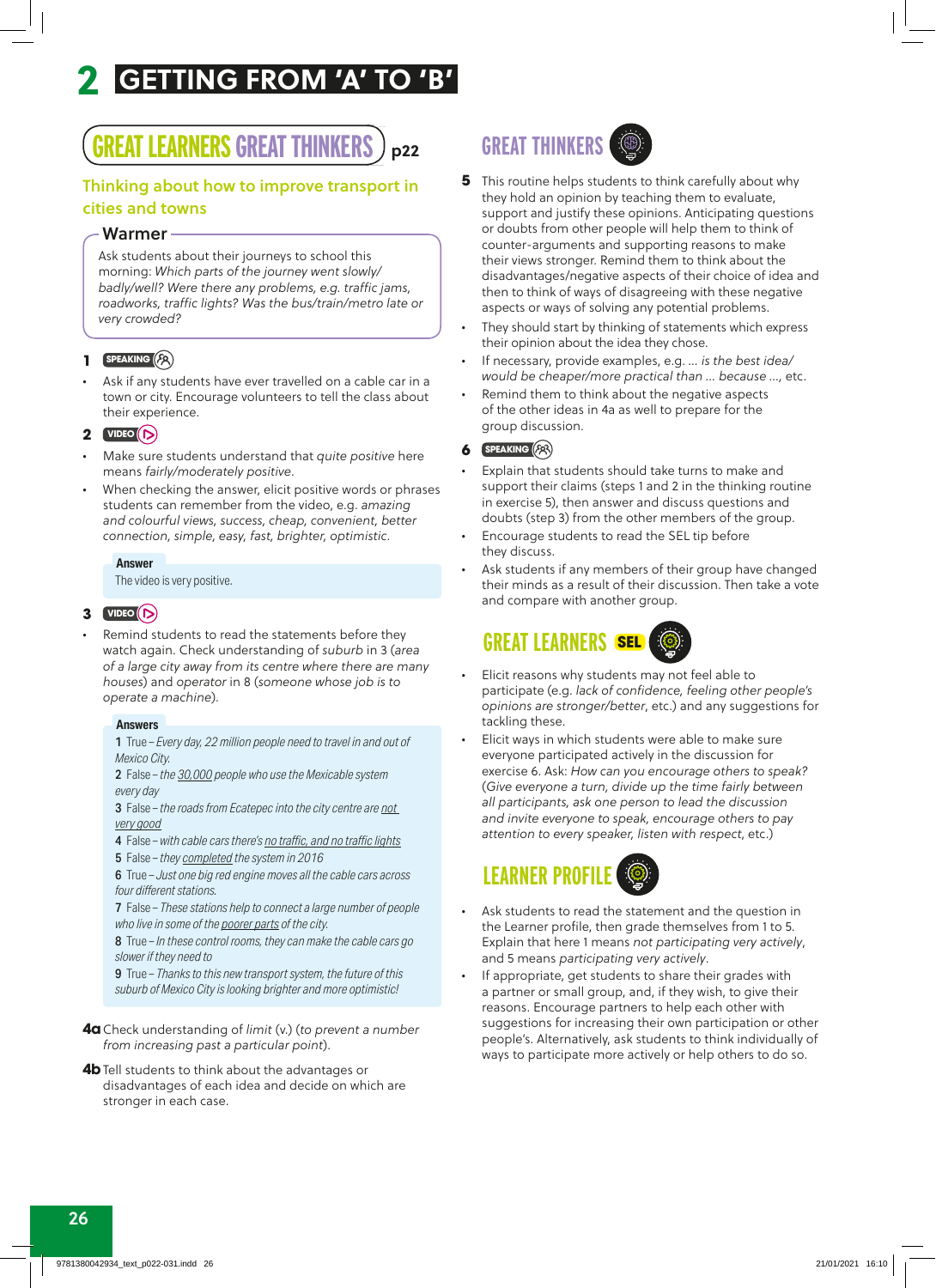# **Listening p24**

## Listening for gist and specific information

## Warmer

Ask students to look at the photo. Ask questions such as: *– What sort of bicycles are these? (public bikes for people to rent/hire for a short time in a city)*

*– Have you ever used one? What did you think of it?*

## **2 speaking**

*•* After students do the task, ask volunteers for their ideas and write these on the board for comparing in the next task. Ask students which key words they could listen out for and elicit any synonyms or alternative ways of saying the same thing.

## **3 15**

- *•* Pre-teach *horse*, *repair* (*to fix, mend something that is broken*) and *aircraft* (*a vehicle that flies, e.g. plane, helicopter*).
- *•* When they have listened, compare the ideas on the board with what students remember from the recording. Ask: *What does the word* coach *mean in this recording?* (*an old-fashioned vehicle pulled by horses*)

## **4 15**

- *•* Before students do the task, remind them to use the strategies for listening that they have learned.
- *•* When checking answers, elicit phrases and facts students remember to support their choices. Help students with question 2 where they may miss the fact that *Bicycle clubs started appearing globally* supports c as the answer.

## **Answers**

- 1 a incorrect There were horses, coaches and trains*.* **b** incorrect – Early bicycles were dangerous.
	- c correct *… prices went down*, *Almost anybody could buy one …*
- 2 a incorrect *… men … and women … were cycling.*
- b incorrect *just in Britain* refers to the number of cyclists in 1890. c correct – *globally*
- 3 a incorrect This happened before people started driving. b correct – *When the car started to become popular … thanks to cyclists*
	- c incorrect This is not stated.
- 4 a correct *they would study them … first plane*
	- b incorrect *light, fast design for their first plane*
	- c incorrect *… used a lot of the money they made from selling bikes to build …*

## **6 15**

## **Answers**

Changed the world in the past: safe, cheap, bicycle clubs helped people to meet up more often, gave women more freedom and mobility, changed women's fashion (women started to wear trousers, which were more practical), improved road conditions, the Wright brothers used funds from their bicycle shop to build their first plane. Continue to have a positive impact: good for health, good for the environment, reduces traffic

# **Grammar in context 2 p24**

## Using *would/used* to and *be used to*

## Warmer

- Write these sentences on the board and ask students to correct the mistakes in the phrasal verbs: *1 My car broke off yesterday.*
- *2 I'm really tired of studying I need to get in for a week.*
- *3 They checked off their luggage at the airport.*
- *4 His plane was delayed it didn't go off until 11 pm.*

#### **Answers**

1 broke down 2 get away 3 checked in 4 take off

- **1** You may have set the Flipped classroom video for homework, but if not, watch it in class before working through the activities.
- *•* Point out that the sentences are based on sentences from the listening in the previous section. Make sure students realise that the paired sentences are almost the same except for different verbs or verb phrases.
- *•* When checking answers, ask students to say which sentences 1a–5b each rule matches (*rule a: 1a and 2a, rule b: 2b, rule c: 1b, rule d: 3a, rule e: 3b, rule f: 4b, rule g: 5b*).

## **Answers**

a can b can c can't d can e can't f can't g can't

- *•* Make sure students understand the key point that these verbs talk about *habitual* actions or states in the past. Check also that they know that *used to* can go before *be* and other state verbs or action verbs, e.g. *He used to be a teacher/ She used to visit me every day*, while *would* can only be used with action verbs, e.g. *We would go to the park every day.*
- **2a**Before students do the task, if helpful for your class, demonstrate the formation of questions with *used to* on the board: Highlight the spelling of *use to* in questions and in the negative example 3a in exercise 1. Note that *would* isn't normally used in questions about habitual action in the past.
- *•* When checking answers, elicit which rule from exercise 1 matches all these sentences (*rule a*) and ask students to say whether each sentence is about a habitual *action* in the past (*1, 2, 4, 7*) or a habitual *situation* (*3, 5, 6*). Note that *have* in sentence 3 is a state verb meaning possession.

#### **Answers**

1 used to 2 didn't use to 3 Did, use to 4 used to 5 used to 6 used to 7 used to

## **2b Answers**

*Would* is possible in 1, 4 and 7 because they are about habitual actions. Although sentence 2 is also about a habitual action, *would* is not possible because a negative verb is needed here (see rule e).

 $Homework$  Workbook page 15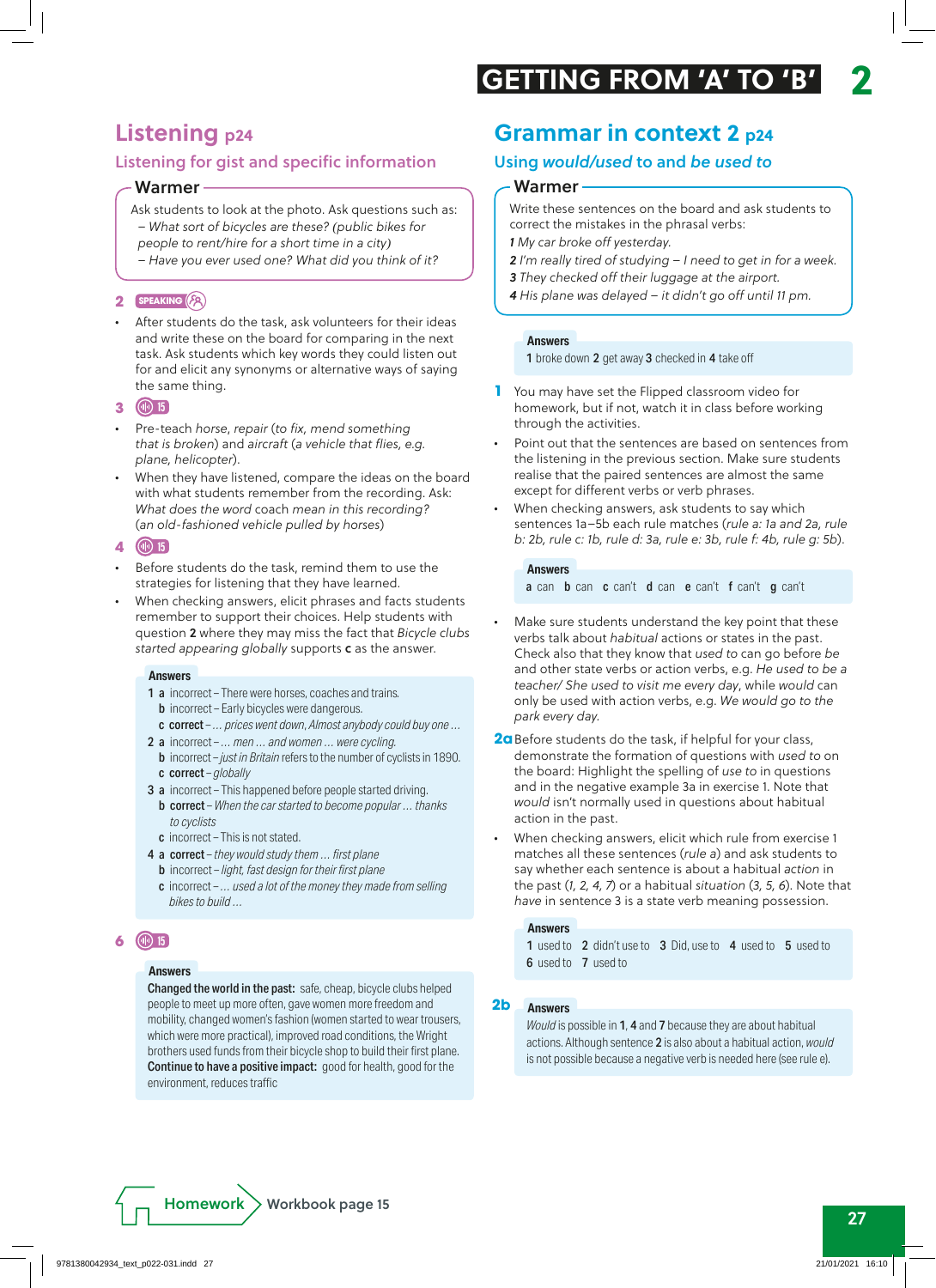- **3** When checking answers, ask students to give the matching rule from exercise 1 on page 24 of the Student's Book (1 *rule f* 2 *rule a* 3 *rule g* 4 *rule d* 5 *rule a* 6 *rule d*).
- *•* Make sure students understand that sentence 1 is about a single action in the past, not a habit, and that the first part of sentence 3 is about a present habit, not a past habit.

#### **Answers**

1 went 2 used to go 3 cycles 4 didn't use to like 5 used to play 6 didn't use to go

## **Culture exchange**

- **4** Ask students to look at the photo and say what they can see (*a London Underground station*). Elicit the meaning of *icon* in the title (*a very famous, important example*). Find out if any students have used the London Underground and what they thought of it.
- *•* When checking answers, elicit the rules from exercise 1 which helped students identify them (a *rule f* b *rule a* c *a present simple state verb for present situation* d *rule b* e *rule g* f *rule f* g *rule e* h *rule f* i *rule g* (*like* use to*,* would *can't be used to talk about present habits*) j *rule b*).

#### **Answers**

a opened **b** used to **c** has **d** would **e** usually **f** became **g** didn't use to **h** started **i** usually **j** would

*•* Check understanding of *nickname* (*an informal name*), *steam* (*hot water vapour*) and the usual meaning of *ghost* (*the spirit of a dead person*) and ask some follow-up questions, e.g. *What is the common nickname for the London Underground?* (*the Tube*) *What happened in the Second World War?* (*Many people slept in Underground stations to stay safe.*) *What are ghost stations?* (*stations that are empty, aren't used any more*).

## Extra activity

Ask students to close their books. Read out these dates and numbers one by one:

*1863, 49, 11, 270, 1890, 177,000*

Ask students to try to remember what fact from the text each date or number refers to and write these down. They open their books to check their answers.

#### **Answers**

1890: year electricity was first used 177,000: people who slept in the Underground during the war 49: number of ghost stations 270: number of Underground stations today 1863: year the Tube opened 11: number of lines today



The London Underground is nicknamed the Tube because many of the deep underground lines were built inside roughly circular tunnels, like tubes. Although it is called the Underground, about half of the lines and stations are not under the ground at all.

**5** Before students do the task, elicit other words that mean the same thing as *common* (*frequent, ordinary*) and *familiar* (*well-known, normal*).

- *•* When checking answers to rules d and e, ask students to find examples in the sentences of three gerund (-*ing*) forms (sentence 1 – *seeing*, sentence 2 – *riding*, sentence 4 – *living*; and one noun: sentence 3 – *this bike*).
- *•* If appropriate for your class, explain that they may also frequently hear *get used to* (*become used to*), which follows the same pattern as *be used to*.

#### **Answers**

a are b are not c never d gerund (-*ing*) e can

**6** When checking the answer to sentence 3, focus on the different pronunciation of the letter *s* in *used to* /ˈjuːst tuː/ and *using* /juːzɪŋ/.

#### **Possible answers**

2 We're used to/We aren't/We're not used to doing exams at least once a week.

3 We're used to/We aren't/We're not used to using computers, tablets or smartphones in class.

- 4 I'm used to/I'm not used to hot weather.
- 5 My parents are used to/aren't used to working at the weekend.
- 6 I'm used to/I'm not used to doing physical exercise every day.
- 7 I'm used to/I'm not used to walking to school every day.
- **7** Remind students to be careful about the different uses for *used to* and *would* here, as well as the structure *be used to* which they practised in exercise 6. (They can look at the rules on page 24 of the Student's Book again if necessary.)
- *•* If it will help your students, give some example sentences that are true for you, e.g. *When I was five, I used to help my grandfather feed his chickens. I didn't use to like spicy food, but now I eat it all the time. Nowadays I'm used to not eating meat or fish*.

## Use it … don't lose it!

- **8 speaking**
- *•* Ask for volunteers to tell the class about any surprising answers.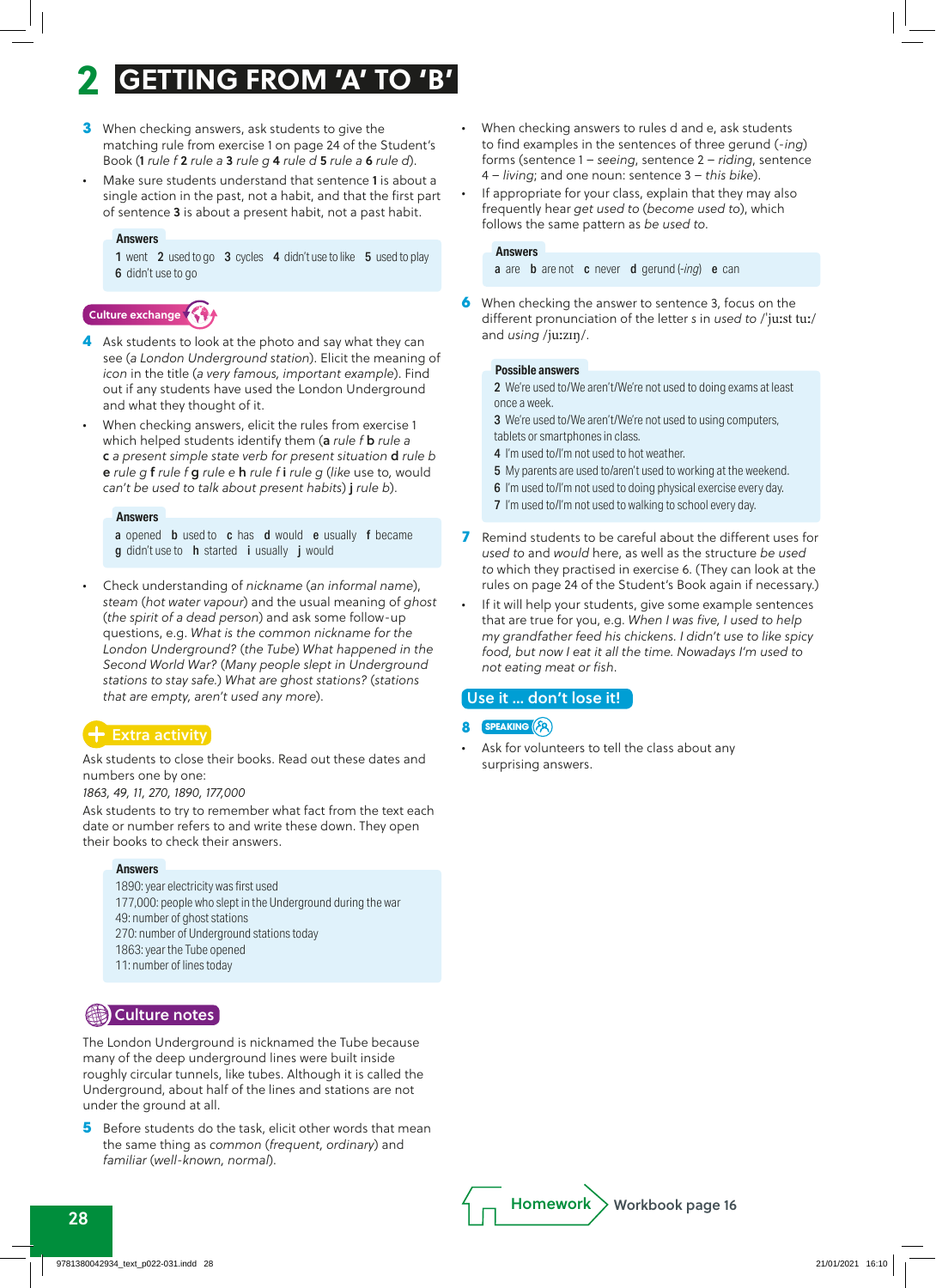## **Developing speaking p26**

## Asking for information

#### Warmer

Ask students to look at the photo and write down as many words associated with this place (not just the things they can see) as they can. Students swap lists with a partner. Each student awards one mark for each correct word and two for each correct word that no one else has.

#### **Possible answers**

bus, train, coach, ticket, luggage, ticket office, bus station, train station, waiting room, lost property office, arrivals, departures, cancel, catch, delay, fare, information screens, miss, platform, return, single

#### **1 speaking**

*•* Give an example that is true for you, e.g. *I prefer travelling by train because I often feel ill on coaches. It's also easier to walk around on a train. Coaches get really hot and stuffy and there's only one toilet!*

#### **2 16**

*•* Check students understand the words in the table, in particular *direct* (*the coach or train goes directly to your destination*) or *change* (*you need to change to a different train/coach to continue your journey to a destination*) and *bay* (*here = bus stop in a bus station*).

#### **Answers**

1 16:05 2 direct 3 single 4 39 minutes 5 £8.80 6 8 7 ten past six 8 direct 9 single 10 (usually) 45 minutes 11 £10.40 12 6

## Fast finishers

For students who complete the table after listening once, write these questions on the board for them to answer: *Which train is more expensive than the others?* (*the 16.28*) *Does the girl use a student railcard?* (*No, she doesn't.*) *What time does the previous coach to Brighton leave?*  (*ten past four*)

*•* Ask follow-up questions, e.g. *Where do both the students want to go?* (*Brighton*) *Who is going to arrive in Brighton first?* (*the girl*).

#### **3 16**

*•* After checking answers, drill and practise all the sentences.

#### **Answers**

Can/Could you tell me (the times of trains to …)? Can/Could you tell me (which platform it is)? Can/Could you tell me (how long it takes)? Pardon? Sorry, I didn't catch that. Can I help you? How can I help? Could I have/buy (a ticket)? I'd like (a ticket).

**4** With less confident classes, allow students to write the correct versions of these sentences first.

# **GETTING FROM 'A' TO 'B' 2**

- *•* Focus on the example and ask students to notice the change in word order between the direct and the polite indirect question here. Point out that the verb (sometimes an auxiliary verb) comes before the noun in the direct question (*How much is a return?*) but the verb comes after the noun in the polite question (*… how much a return is?*), as it would in a statement.
- *•* Ask students to look again at the examples in the Speaking bank and draw their attention to the polite question: *Can you tell me if the train leaves now?* Highlight the use of *if* to change Yes/No questions into polite (indirect) questions. Elicit the more direct version of this question: *Does the train leave now?*
- *•* Point out that, with polite forms of *What is*/*are* questions, there is no need to repeat *What* and use the verb *to be* (although this is still correct). See the first example in the Speaking bank (*Can/Could you tell me the times of trains to ...*) and sentence 3 (*Can you tell me the cheapest fare/ what the cheapest fare is?*).

#### **Possible answers**

- 2 Can/Could you tell me if it is/it's possible to go direct?
- 3 Can/Could you tell me the cheapest fare? / Can/Could you tell me what the cheapest fare is?
- 4 Can/Could you tell me where I change trains? / Can/Could you tell me where to change trains?

5 Can/Could you tell me what time it is? / Can/Could you tell me the time?

6 Can/Could you tell me what time the train arrives?

## **5 speaking**

*•* After students do the task with a partner, ask for volunteers to perform their dialogue for the class.

#### Practice makes perfect

#### **6a speaking**

*•* Students B have more information to look at and so may need more time here.

#### **6b speaking**

- *•* Remind students to use the polite question forms in the Speaking bank and, if they don't understand anything their partner says, the phrases asking for clarification.
- **•** Exam tip Ask students to think about the question in the Exam tip box in relation to the Practice makes perfect activity they have just done. Make sure they understand that the most important thing was asking for and giving clear and accurate information about the journey destination, the times and days of the journey and the type of ticket required. Students need to do this in order to earn marks in an exam.
- *•* Remind students that listening carefully to what the other speaker says is essential to success in this kind of task.

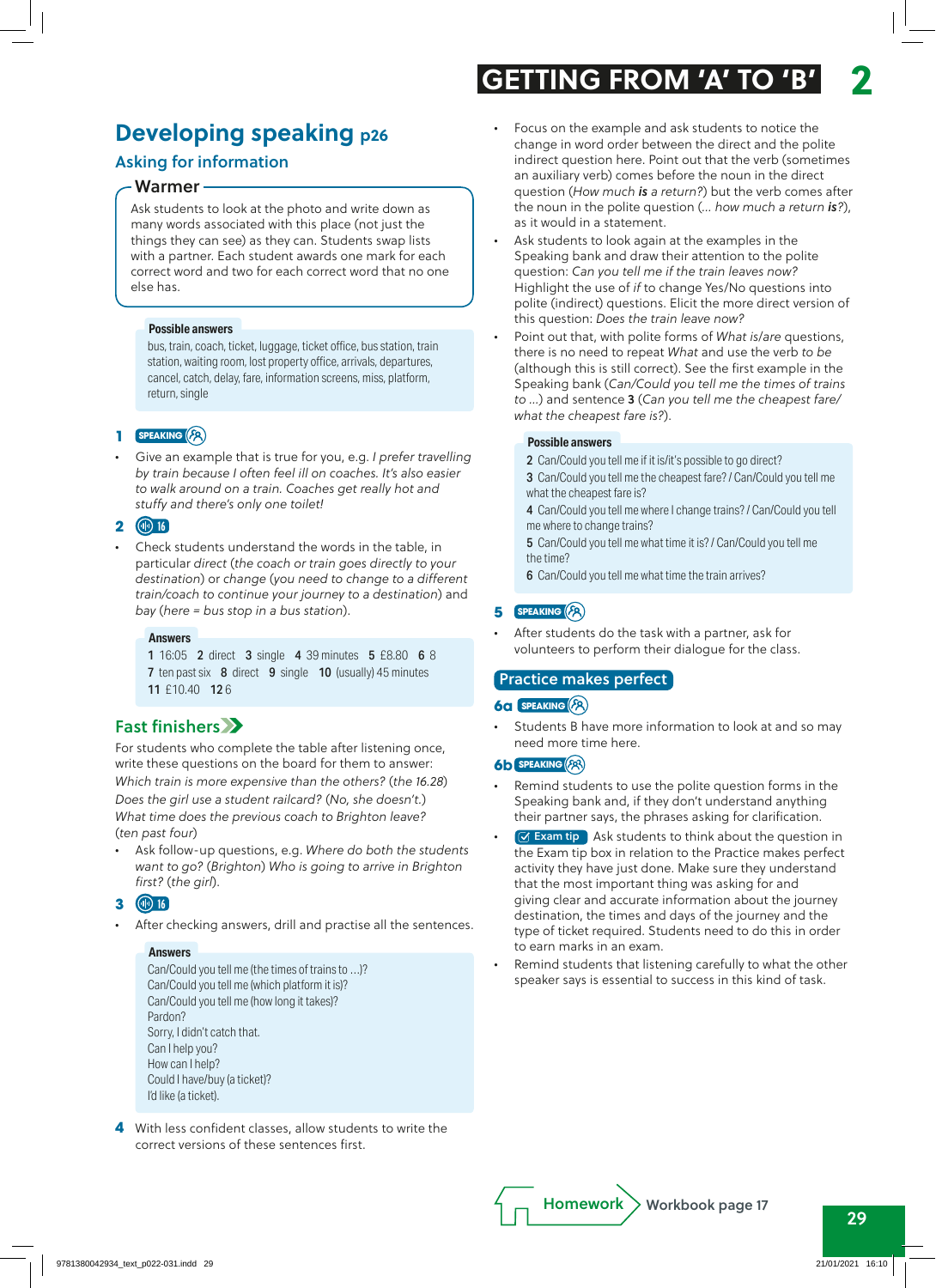## **Developing writing p27**

## Writing a blog post

### Warmer

Books closed. Play *Holiday Activities Bingo*. Ask students to write down six outdoor holiday activities (these will be mostly words ending in -*ing*). Read out items randomly from the list below (and others if appropriate), crossing them off as you do so. Students listen and cross off an activity in their lists when they hear it. The first student to cross off all their activities shouts *Bingo!* Continue until you have a second and third winner.

Activities (adapt for your class): *camping, swimming, bungee-jumping, (horse-)riding, skiing, water-skiing, hiking/walking, mountain-climbing, sky-diving, cycling, skateboarding, kayaking, go-karting, playing tennis/football*

#### **1 speaking**

- *•* Elicit/Explain the meaning of *break* in the context of *holiday break* (*a [usually] short period of time when you stop working or studying*).
- *•* Before students do the task, check they know the words for the activities in the photos (a *having a fire on the beach* b *kayaking* c *go-karting*).
- **2** If you want students to practise scanning a text quickly to find key information, set a time limit and ask them to read the questions and find the relevant information as quickly as they can.

#### **Answers**

- 1 Aberafon
- 2 by car
- 3 a tent at a campsite
- 4 kayaking, going on a train/a trip on a train, go-karting, swimming in the sea, a fire on the beach

5 It was good fun and exciting. The train trip and go-karting were special.

## **B**Culture notes

Aberafon is located in North Wales on the northern coast of the Llyn peninsula, south of the island of Anglesey and not far from the mountains of Snowdonia. Many people in this part of Wales speak Welsh as their first language.

**3** Check students understand the meaning of *emphasis*  (*extra importance or stress*). Elicit words and expressions in their own language that are used in similar ways.

#### **Answers**

beautiful, brilliant; good fun, exciting; do want

- *•* Point out that *so* goes before an adjective, e.g. *so exciting*, but *such* must be used before a noun, usually one with an adjective in front of it, e.g. *such a wonderful day*.
- *•* Explain that using an auxiliary verb like *do* or *did* in an affirmative sentence makes the meaning much stronger: *I want*; *I really want* (stronger); *I really do want* (much stronger).

**••** Exam tip To answer the question in the Exam tip box, ask students:

*– How do the expre*s*sions in the Writing bank make the text sound?* (*enthusiastic, positive*)

*– Why does a writer want to make a blog post like this sound positive?* (*to entertain blog followers, to tell friends and family about recent activities, to give followers ideas for great holidays, to inspire followers to travel more, to encourage people to book up similar holidays*)

**4** Some of these sentences just require the addition of the word in the correct position (e.g. 3 and 4) but make students aware that some sentences will need to be reworded, especially 2 which also needs *It …* as the subject. (Note that *It* as a subject has already been supplied in 8). Watch out also for any students who add *such* before *great*, e.g. *The trip was such great*.

#### **Answers**

- 1 What an amazing place!
- 2 It was such a great trip.
- 3 We were so tired when we arrived.
- 4 I do love the sea.
- 5 We did have a good time.
- 6 We were so happy to get back.
- 7 What a great holiday!
- 8 It's such a fantastic place for relaxing.

## Fast finishers

Ask students to find examples of three past perfect verbs and one past continuous verb in the blog post and to think about the reasons these tenses are used.

#### **Answers**

Past perfect: *we had booked, we had arrived, my dad had brought* (all used to talk about a time that was further back in the past) Past continuous: *we were staying* (used with *while* to talk about an activity that was in progress in the past when other past actions happened – *my brother and I made lots of friends*)

**5a** Remind students to write short notes only to answer these questions – they will expand them into a blog post in exercise 6a.

#### **5b speaking**

*•* Encourage students to ask each other questions when they talk about their holiday breaks. Answering these will help them to add more detail to their account and to fill in any gaps in their notes.

#### Practice makes perfect

**6a–b** Remind students to use the expressions from the Writing bank to add emphasis and make their break and their blog posts sound really fun and exciting.

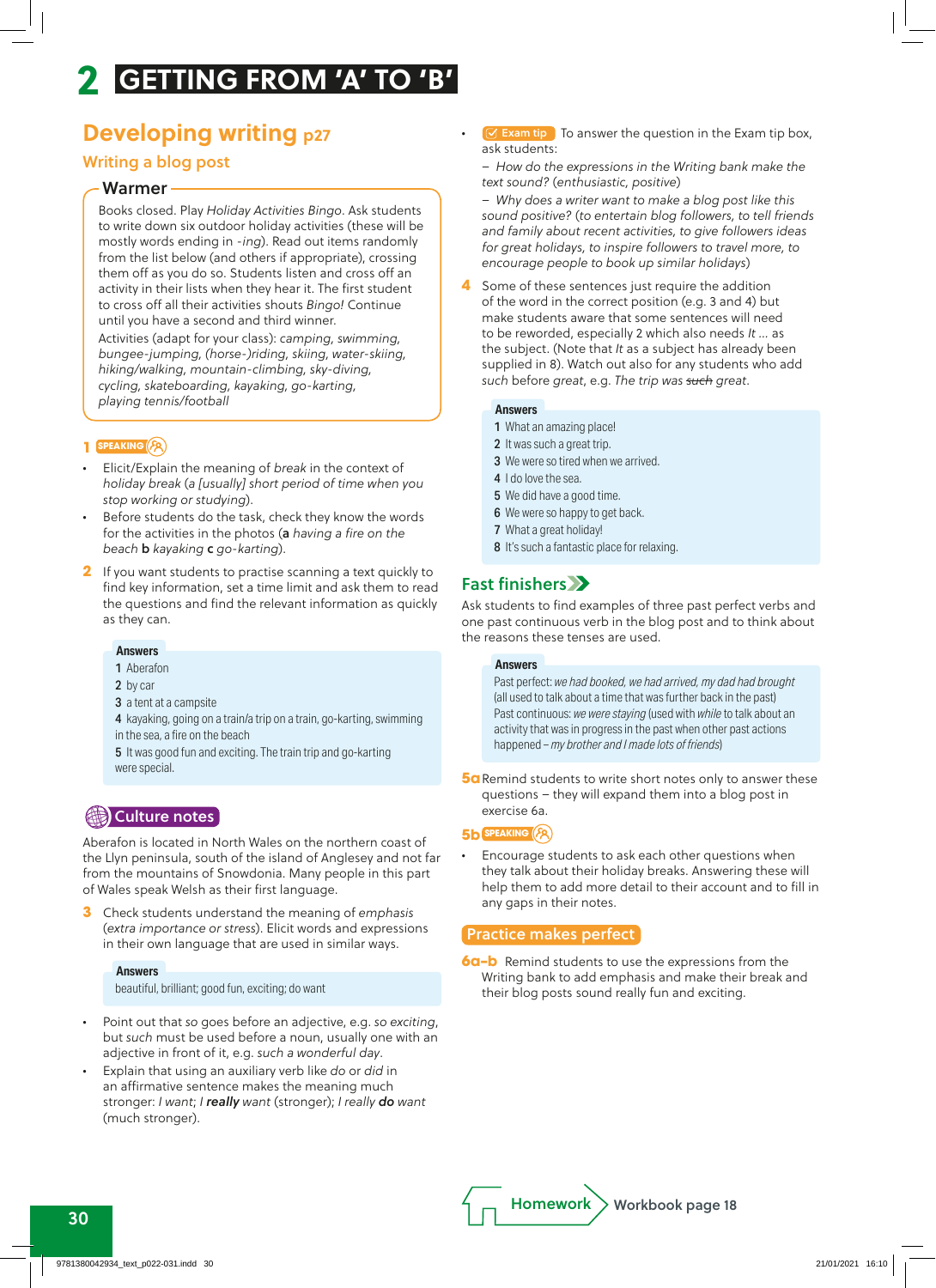## **p29 Test yourself**

### **Grammar test**

#### **Answers 1**

1 stopped 2 was waiting 3 put 4 got 5 were crying 6 were watching 7 dropped

#### **Answers 2**

- 1 She started driving when she had got into the car.
- 2 When he had finished using the computer, he switched it off.
- 3 They went into the cinema when they had bought their tickets.
- 4 As soon as she had done her homework, she went to bed.
- 5 When we had eaten our meal, we paid the bill.
- 6 They went into the house when they had unlocked the door

#### **Answers 3**

1 use 2 didn't use to 3 usually 4 won 5 used to 6 riding 7 'm used

### **Vocabulary test**

#### **Possible answers**

**1**

1 *service station* − a place that sells petrol or fuel and other things for vehicles

2 *platform* − the area next to a railway line where passengers get on and off a train

- 3 *delay* − when a train/bus/plane arrives or departs late
- 4 *fare* − the money that you pay for a journey
- 5 *taxi rank* − a place where taxis wait for customers

6 *a return ticket* − a ticket you can use to travel to a place and return from it

7 *to miss (the bus)* − to be too late (for a bus/train/etc.)

8 *lost property office* − a room where possessions that people have accidentally left in a public place are kept until the owners come to get them

#### **Answers 2**

1 motel 2 bed and breakfast 3 holiday home/apartment 4 tent 5 homestay 6 hostel

#### **Answers 3**

1 in 2 off 3 in 4 into 5 down 6 away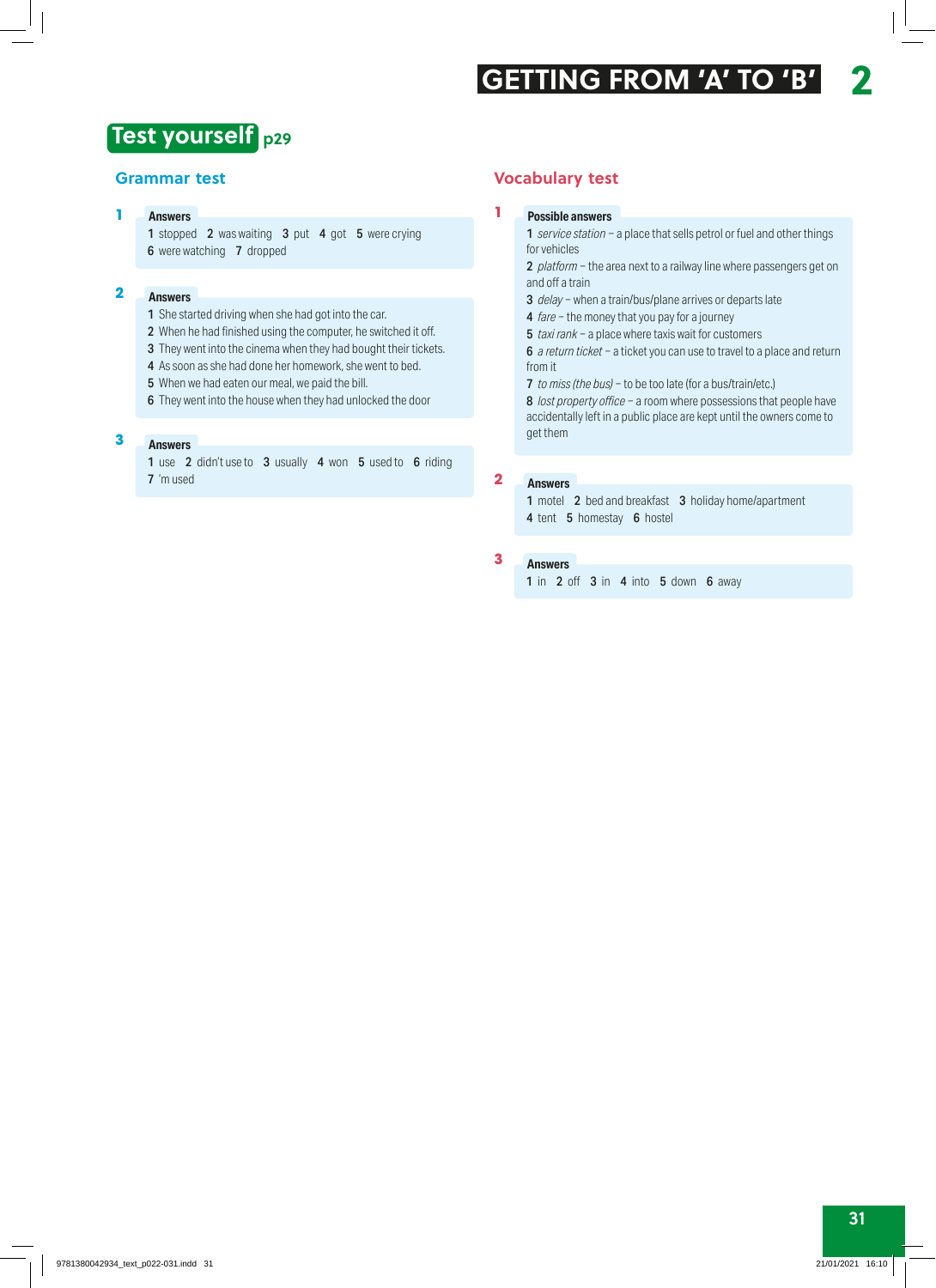## **Exam success Units 1–2 p30 Collaborative project 1 p31**

# **Reading**

### **1 speaking**

## **Possible answers**

- 1 1 on a school noticeboard/website
	- 2 at a bus stop, on a bus service/timetable website
	- 3 in an email
	- 4 in a message on a mobile phone
	- **5** text message on a phone
- 2 1 To invite students to apply for a job/post/position as class president
	- 2 To tell passengers about a change to the bus service
	- 3 To tell a friend some news and invite them to do something
	- 4 To tell a friend about a holiday
	- 5 To give passengers travel information

#### **Answers 2**

- 1 **A** incorrect The text asks if students are confident but it doesn't say they must be confident.
	- B incorrect *you need three names to support your application* C correct – You have to *apply today at the latest*.
- 2 A incorrect This is not stated in the text.
- B correct *Please check the website before you travel.*
- C incorrect *Buses 49 and 612 are no longer stopping at Green Lane*; different buses are not mentioned in the text.
- 3 A incorrect Sam's new friend was *on the other team* playing in a match against Sam.
	- B incorrect This is not stated in the text.
	- C correct Sam invites Lucia to go skateboarding with her new friend: *Tell me when you're free and we can go together*.
- 4 A incorrect This is not stated in the text.
	- B correct … *we went in a cable car. What a view!*
	- C incorrect Dan's *dad wanted to go on a hot-air balloon*, but Dan thought *it's quite scary*.
- 5 A correct The train leaves at 13.05, and passengers need to *be on the platform at least five minutes before your train leaves.*
	- **B** incorrect This is not stated in the text.
	- C incorrect … *doors close 30 seconds before departure.*

# **Speaking**

#### **5 speaking**

Make sure that what you say is relevant to the question(s) that the examiner asks you.

If you don't understand the examiner's questions or instructions, ask them to repeat.

Make sure you speak. If you are too nervous or shy, the examiner won't be able to give you a good mark.

Speak loudly and clearly so that the examiner can hear you. Listen carefully to what the examiner or your partner(s) are saying, and react to it.

Practise speaking as much as you can before the exam.

# **An icon of transport in your country**

## **1 speaking**

- *•* Students work in groups of three to four.
- *•* Next, ask the class if they can think of any very famous, iconic transport systems in their country.

### **2 speaking**

- *•* Elicit more general suggestions of different icons of transport in your country from the whole class, then write up a shortlist of the best six ideas. Organise the class into groups. You could allocate students to each group in order to include a range of abilities. Groups can discuss which topic they want to work on.
- *•* Tell students that they will need to prepare or gather some visual items, e.g. maps, photos, videos, realia, digital slides, depending on the type of project they do.
- **3** Whole class: ask individuals to read aloud the tips and discuss them with the class.
- *•* In the Collaboration section, make sure students understand that the Useful language contains phrases to help them work together and complete the task in English, not phrases that they should use in their finished project.
- **4 speaking**
- *•* Discuss a final deadline for presenting the project, as well as any interim dates when students should have completed particular stages. Suggest when they will have time to work on the project in the classroom and when they will need to work on it at home. Remind them this will affect how they plan tasks and assign roles.
- Point out that, when working on the project, as much discussion as possible should be in English, both in and out of class. Remind students to use the Useful language from the collaboration tip.
- *•* Internet use: if necessary, provide a list of relevant and reliable websites for students to choose from for their research.
- When they present their projects, allow students who have chosen to do a presentation more time to speak and show any visuals they have prepared. Give students who have prepared a poster or leaflet just a minute or two to explain their projects, then display these in the classroom for other students to look at and evaluate.
- **5** If students mark the projects of their classmates, encourage them to share and justify their marks.
- *•* Explain that *Presentation* here means the way a project has been created and done, e.g. the quality and general attractiveness of the layout and design of a poster or leaflet, or the clarity and coherence of a spoken presentation or video message.

# **Virtual Classroom Exchange**

*•* Connect with teachers and students in other countries, and encourage students to present their projects to each other.